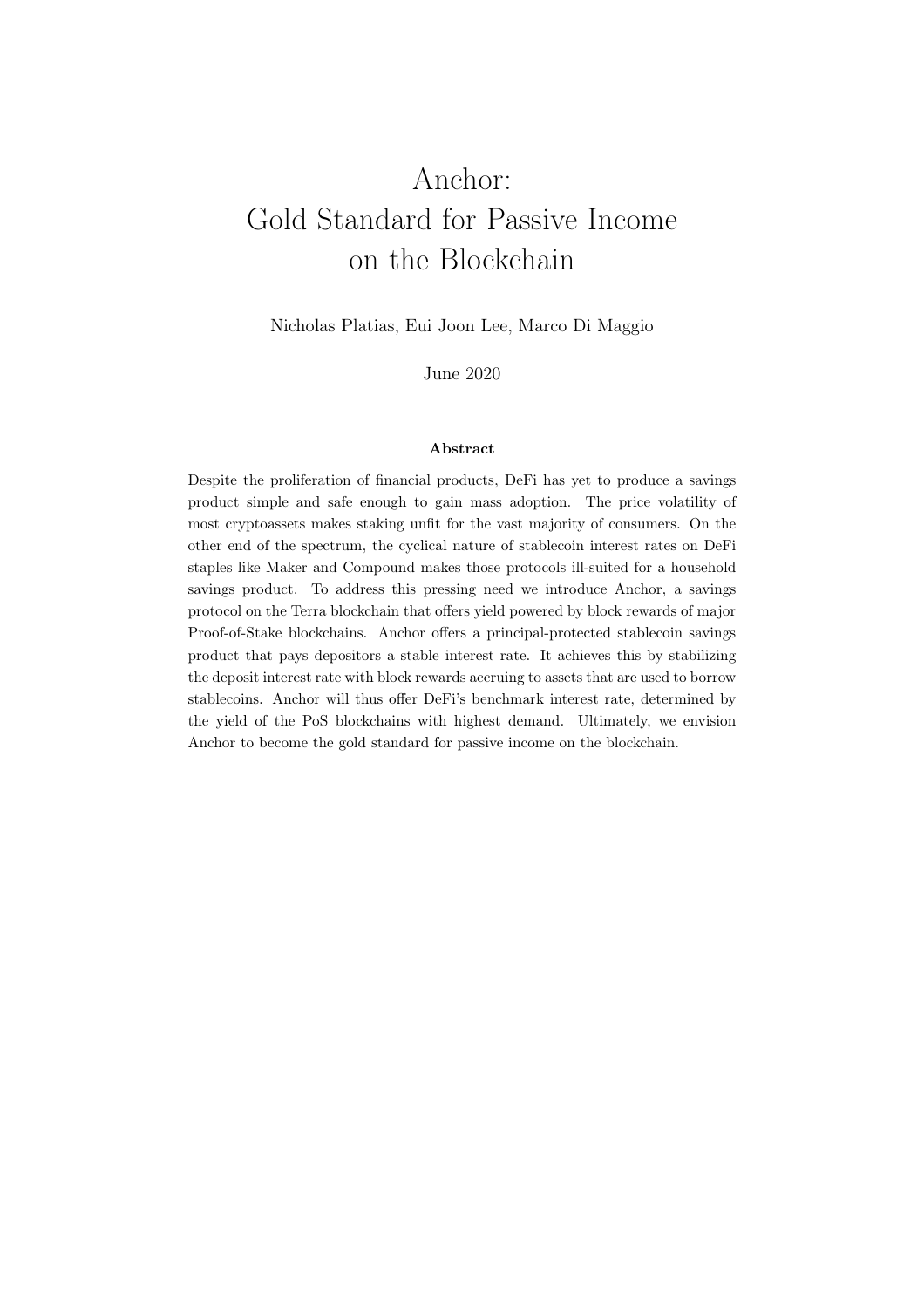# 1 Introduction

In the past few years we have witnessed explosive growth in Decentralized Finance (DeFi). We have seen the launch of a wide range of financial applications covering a broad range of use cases, including collateralized lending (Compound), decentralized exchanges (Uniswap) and prediction markets (Augur). Despite early success and a robust influx of brains and capital, DeFi has yet to produce a simple and convenient savings product with broad appeal outside the world of crypto natives. We believe that the path to mass adoption for decentralized finance is the savings product.

Anchor is a savings protocol that accepts Terra deposits, allows instant withdrawals and pays depositors a low-volatility interest rate. To generate yield, Anchor lends out deposits to borrowers who put down liquid-staked PoS assets from major blockchains as collateral (bAssets). Anchor stabilizes the deposit interest rate by passing on a variable fraction of the bAsset yield to the depositor. It guarantees the principal of depositors by liquidating borrowers' collateral via liquidation contracts and third-party arbitrageurs.

We believe that the provision of a stable interest rate to depositors is a necessary feature of a savings product with broad appeal. Anchor thus overcomes one of the key limitations of Compound and Maker as savings products: the highly cyclical nature of deposit interest rates. Beyond offering low-volatility yield, Anchor is an attempt to give the main street investor a single, reliable rate of return across all blockchains. The plethora of staking products, each with varying terms and yields, makes DeFi inaccessible and unappealing to average investors. By aggregating block rewards from all major PoS blockchains, Anchor aspires to set the blockchain economy's benchmark interest rate.

The rest of the paper is organized as follows. We start by introducing the concept of a tokenized stake in a PoS blockchain (bAsset). In the following section we cover the basics of the Anchor money market, which serves as the building block for the savings protocol. Next we introduce the Anchor Rate as a benchmark interest rate, and propose a mechanism that stabilizes the deposit interest rate at that benchmark. After that we cover the liquidation mechanism that implements Anchor's principal protection. In the last section we discuss a number of applications of Anchor money markets beyond savings.

# 2 Tokenized Stakes (bAssets)

One of Anchor's core primitives is the bAsset (bonded asset) — a tokenized stake on a PoS blockchain. A bAsset is a token that represents ownership of a staked PoS asset. Like the underlying staked asset, a bAsset pays the holder block rewards. Unlike the staked asset, a bAsset is both transferable and fungible. Users can therefore transact with bAssets with the same ease as the underlying PoS asset. In summary, a bAsset allows the holder to earn block rewards while maintaining the liquidity and fungibility that staked assets forego. bAssets are broadly usable – they can be generated on any PoS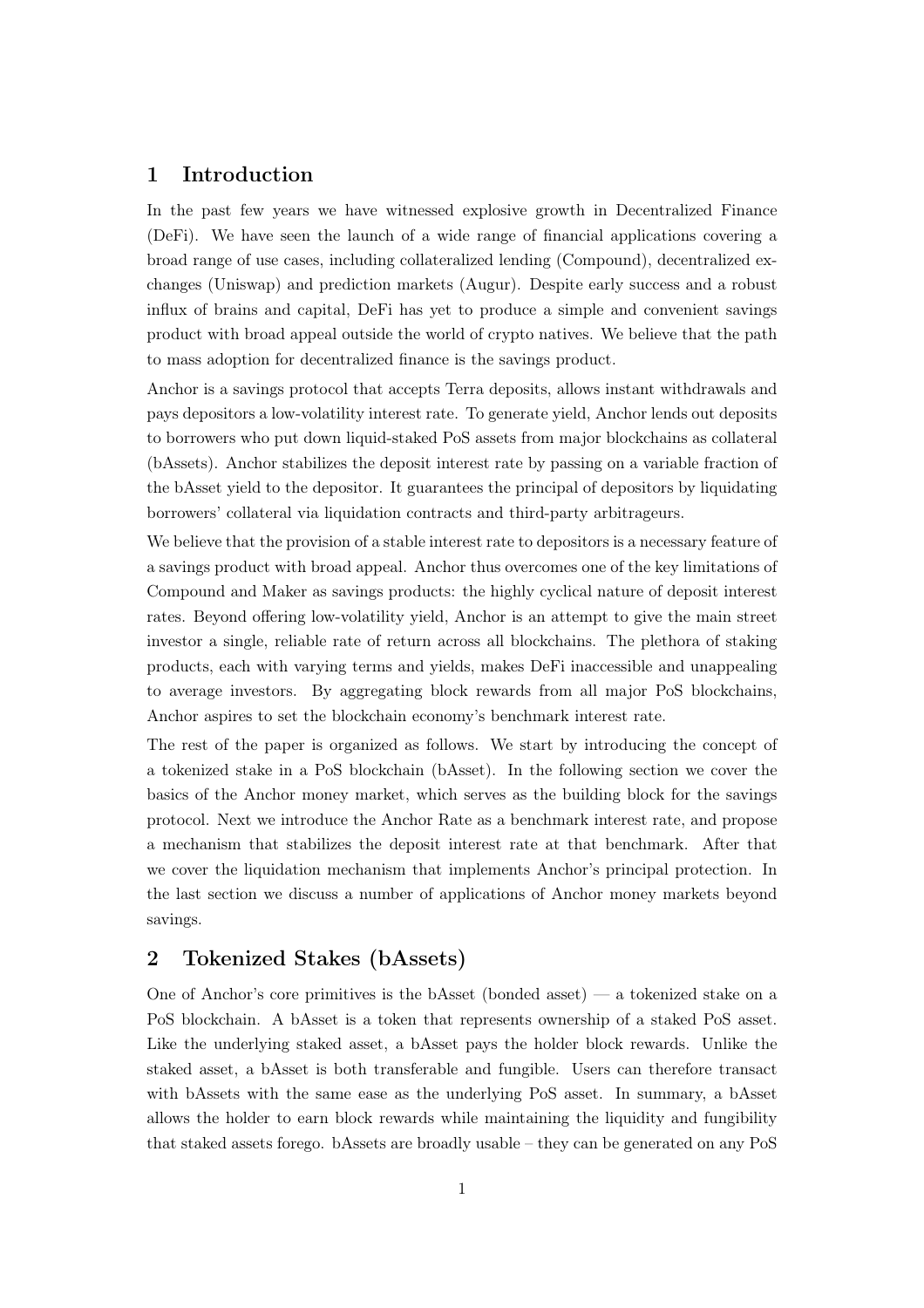blockchain that supports smart contracts. bAssets are a central component of Anchor – we will soon explain their key role in offering a stable interest rate to Terra deposits.

The precise mechanism of bAssets involves intricacies that are beyond the scope of this paper. We will be releasing a separate technical specification for bAssets that will cover the precise mechanics. For the purposes of Anchor we assume the existence of a tokenized staking smart contract that adheres to the above properties.

# 3 The Terra Money Market

The core building block of the Anchor savings protocol is the Terra money market  $-$  a WASM (Web Assembly) smart contract on the Terra blockchain that facilitates depositing and borrowing of Terra stablecoins (TerraUSD, for instance). The money market is defined by a pool of Terra deposits that earns interest from borrowers. Borrowers put down digital assets as collateral to borrow Terra from the pool. The interest rate is determined algorithmically as a function of borrowing demand and supply, which is encoded by the pool's utilization ratio (fraction of Terra in the pool that has been borrowed).



#### **Anchor Money market structure**

#### 3.1 Debt Positions

Borrowing from the Terra money market is as straightforward as locking up collateral in exchange for a loan. The main parameter of a debt position is its *borrowing capacity*: the maximum amount of debt an account can accrue. An account's borrowing capacity is determined by the amount and quality of locked-up collateral. Anchor defines a *loan-tovalue ratio* (LTV) for each type of collateral, which indicates the fraction of a collateral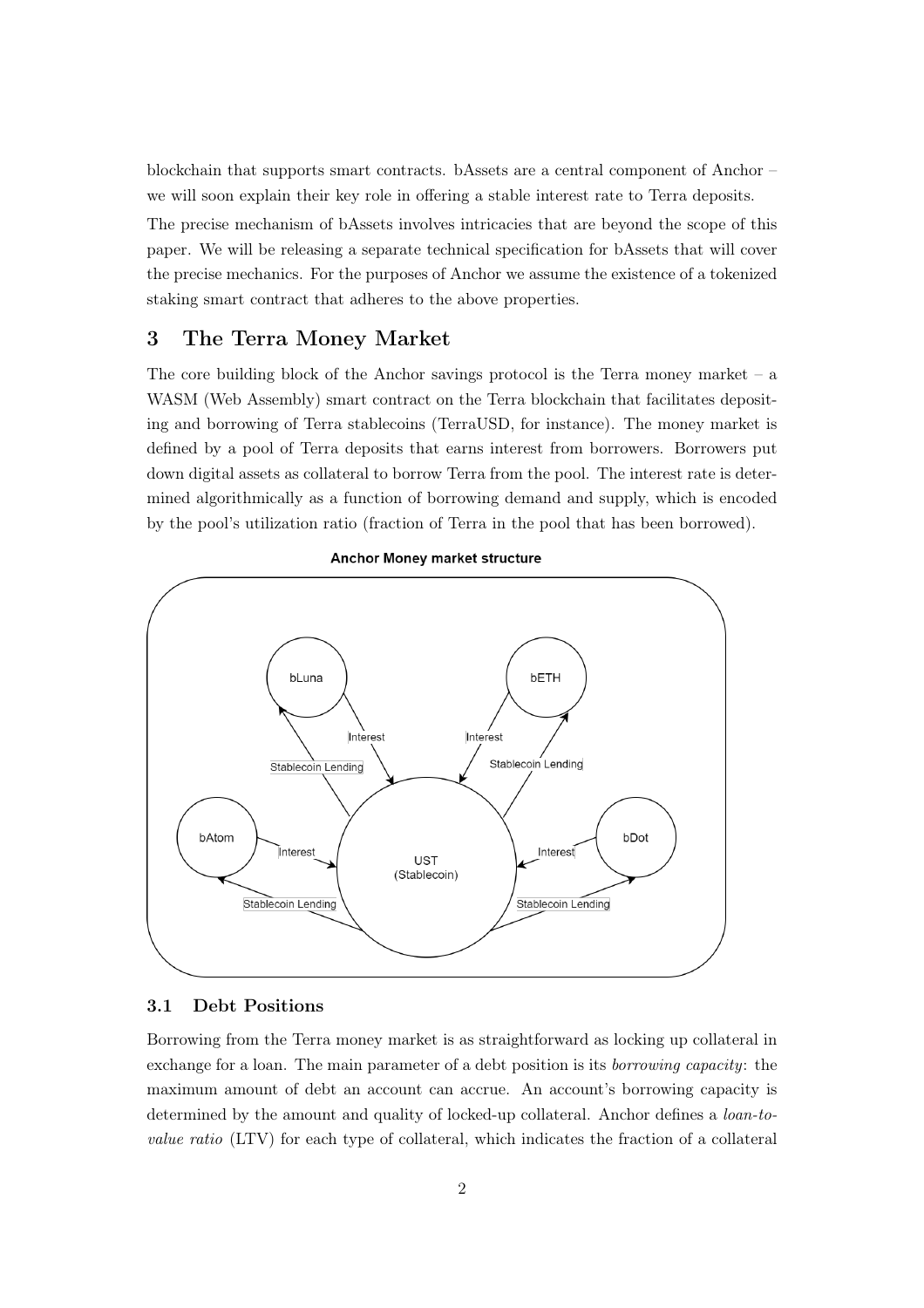asset's value that contributes to a debt position's borrowing capacity. LTV ratios range from 0 to 1 and are a function of an asset's volatility and liquidity. Stable, liquid assets will have high LTV ratios, while volatile illiquid assets will have low LTV ratios. If an account holds an asset X with an LTV ratio of 80%, then 80% of X's value contributes to the account's borrowing capacity. The Anchor smart contract sums the value of all collateral assets multiplied by their LTV ratios to determine an account's total borrowing capacity. In the following section we discuss how Anchor determines the interest rate for debt positions.

#### 3.2 Algorithmic Interest Rates

Anchor uses an algorithmic interest rate algorithm to determine depositor and borrower rates for Terra based on borrowing demand and supply. The key input to the algorithm is the Terra pool utilization ratio. The utilization ratio represents what fraction of Terra in the pool is borrowed. More precisely:

$$
u(t) = \frac{borrowedDeposits(t)}{totalDeposits(t)}
$$

The interest rate algorithm charges borrowers more and pays depositors more as the utilization ratio increases. On the other hand, as the utilization ratio decreases, the borrower pays less interest, resulting in lower interest for the depositor. The algorithm lowers borrower interest to incentivize borrowing when the utilization ratio is low, and increases borrower interest to disincentivize borrowing when the utilization ratio is high. This algorithm can be formulated generally as follows:

$$
depositRate(t)=u(t)\cdot borrowRate(t)
$$

 $borrowRate(t) = f(u(t))$ 

where  $f$  is a continuous increasing function.

This formulation has a key shortcoming – one that is shared by the Compound protocol which first introduced the idea: both rates are increasing functions of the utilization ratio, and therefore both are highly sensitive to market cycles. A pattern that emerges clearly from historical data on Compound is that the utilization ratio on stablecoin money markets is highly correlated with Ethereum price movements. Upswings in Ethereum's price increase demand for leveraged long positions on Ethereum, which results in increased borrowing from stablecoin money markets. The opposite is true during Ethereum price downswings: a decrease in leveraged long demand, in combination with liquidations of Ethereum debt positions, results in less stablecoin borrowing. See the Appendix for data on this pattern collected from the past 12 months of stablecoin borrowing on Compound. The interest rate equations demonstrate that cyclicality in utilization ratio directly trans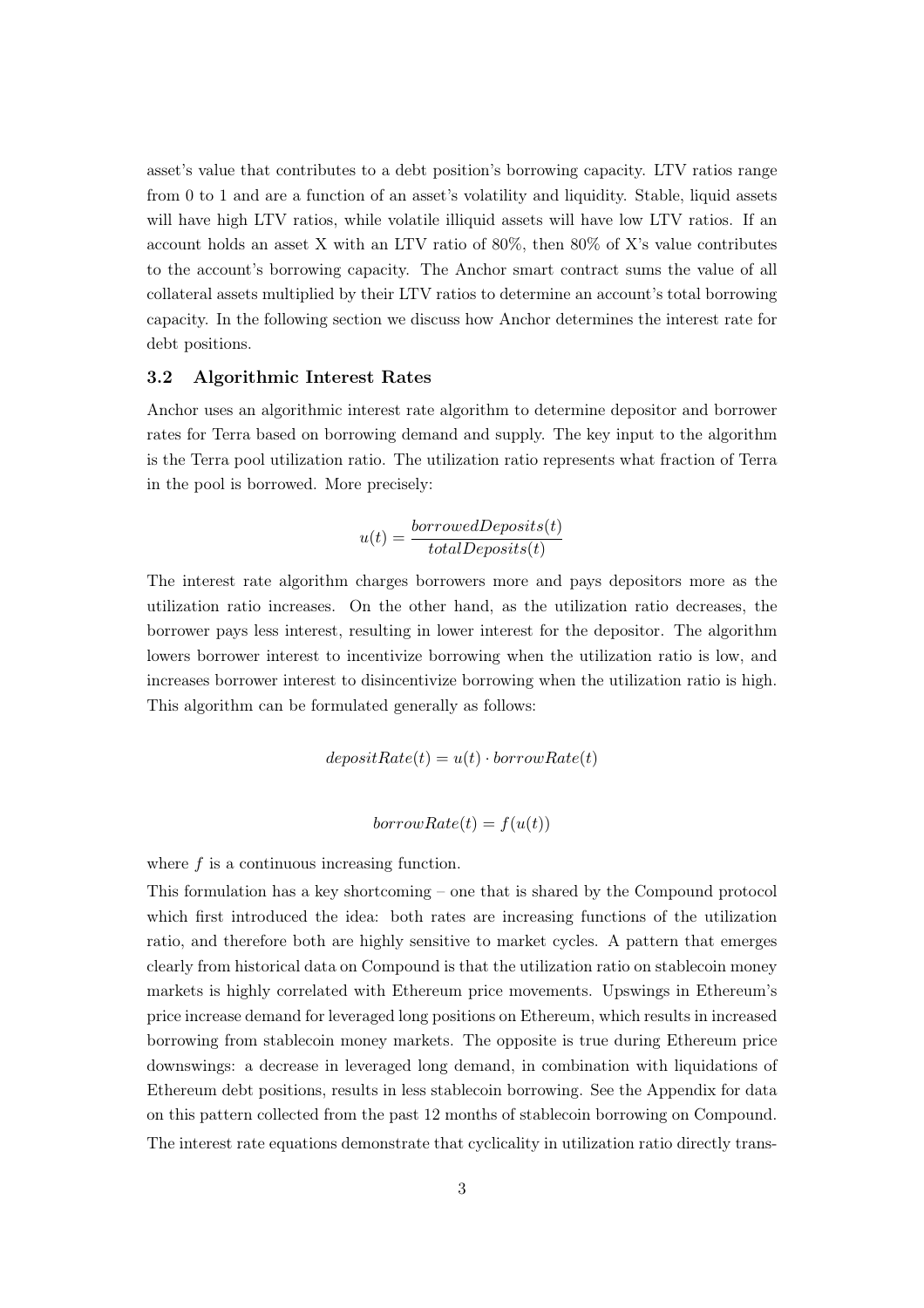lates to cyclicality in borrower and depositor rates. We believe that cyclicality of interest rates on DeFi protocols is a key barrier to broad adoption. To solve this problem, we propose a benchmark interest rate and a stabilization mechanism to achieve it in the following section.

# 4 Interest Rate Stabilization

We define an interest rate benchmark, the Anchor Rate, and propose a mechanism to stabilize the deposit interest rate to the benchmark.

#### 4.1 The Anchor Rate

There is a plethora of staking and savings products, each with its own risk/return profile, and each with a rate that fluctuates over time. Given all those options, what interest rate does the main street investor keep track of, and how much confidence does she have in its stability? There is no good answer to this question at the time of writing. Anchor aspires to be the answer by setting DeFi's benchmark intest rate.

Unlike central banks, which control the supply of money to set interest rates, Anchor takes a different approach. In the absence of a printing press, Anchor uses block rewards across blockchains to derive DeFi's benchmark rate. With Anchor, the return that depositors can expect is a function of borrowers' on-chain income. The Anchor money market is a unique enabler of "yield transfer" from borrower to depositor by accepting bAssets as collateral. The resulting diversified yield, the Anchor Rate, reflects the market's preferred sources of yield on the blockchain. For this reason the Anchor Rate has the potential to be more stable than any individual yield, or any *fixed* collection of yields.

We define the Anchor Rate formally by considering the bAssets used as collateral for borrowing from Anchor's Terra money market. Let *a*1*,a*2*,..., a<sup>n</sup>* be those assets, with yields  $y_1, y_2, \ldots, y_n$  and collateral value locked up in open debt positions  $c_1, c_2, \ldots, c_n$ where yields and value are Terra-denominated. The Anchor smart contract computes 12 month moving averages for the yields  $\tilde{y}_1, \tilde{y}_2, \ldots, \tilde{y}_n$ . The Anchor Rate at time *t* is defined as follows:

$$
AR(t) = \frac{\sum_{i=1}^{n} c_i(t) \cdot \tilde{y}_i(t)}{\sum_{i=1}^{n} c_i(t)}
$$

The Anchor Rate is the average of the rolling yields of all bAssets used as collateral for borrowing the stablecoin, weighted by the aggregate (Terra-denominated) collateral value of each asset. Collateral values are a natural choice of weight, as they determine the amount of block rewards that are eligible for transfer from borrowers to depositors. We therefore weigh yields by the potential for contribution to the depositor. For instance, if 3mm UST worth of bLuna and 1mm UST worth of bAtom were held as collateral in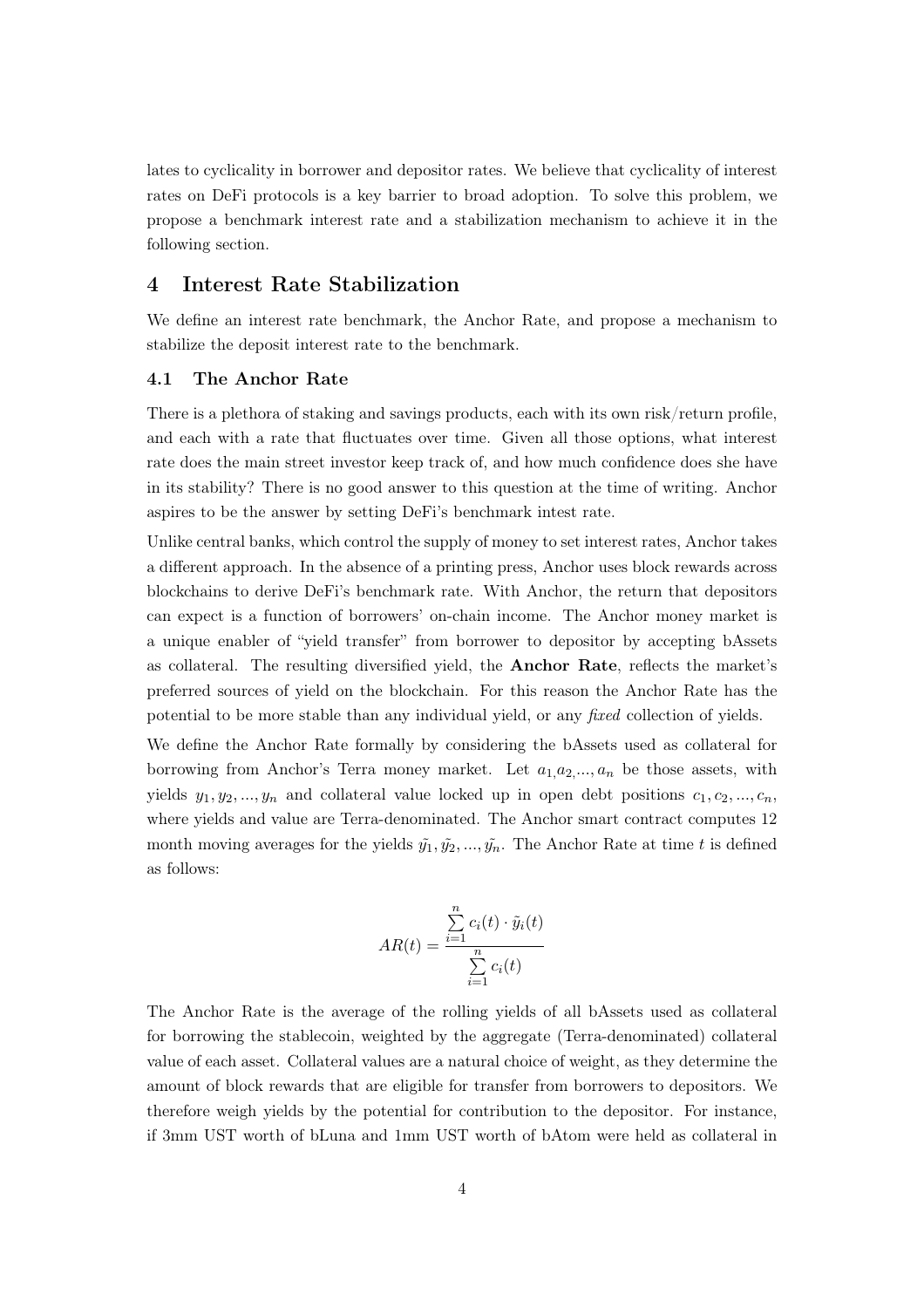UST's money market, with yields of 15% and 10% respectively, the Anchor Rate would be 13.75%.

#### 4.2 Interest Rate Stabilization Mechanism

The Anchor Rate plays a foundational role in the Anchor protocol: it is the interest rate target for Terra deposits. The Anchor smart contract dynamically distributes block rewards from collateral bAssets between borrower and depositor to achieve the target rate. This is achieved via a time-varying parameter  $\alpha(t)$  between 0 and 1:



By introducing the dynamic contribution of block rewards to the depositor, the equations from the previous section become:

$$
depositRate(t)=u(t)\cdot\Bigl( borrowRate(t)+C\cdot y(t)\cdot\alpha(t)\Bigr)
$$

 $borrowRate(t) = f(u(t))$ 

$$
netBorrowRate(t) = C \cdot y(t) \cdot (1 - \alpha(t)) - borrowRate(t)
$$

where  $y(t)$  is the staking yield of the bAsset, *C* is the average collateral ratio and  $\alpha(t)$ is the fraction of the staking yield paid to depositors. Intuitively, the rate paid by the borrower to the depositor is supplemented by a dynamic fraction of the bAsset's block rewards multiplied by the collateral ratio. We also note the *netBorrowRate*(*t*)*,* which includes the portion of the bAsset yield paid to the borrower (inflow), as well as the rate paid by borrower to depositor (outflow). *netBorrowRate*(*t*) may be either positive or negative.

An important component of dynamic yield distribution is liquidation of block rewards. The deposit interest rate is denominated in Terra, while block rewards can be denominated in arbitrary PoS assets. To solve this, Anchor liquidates the block rewards that are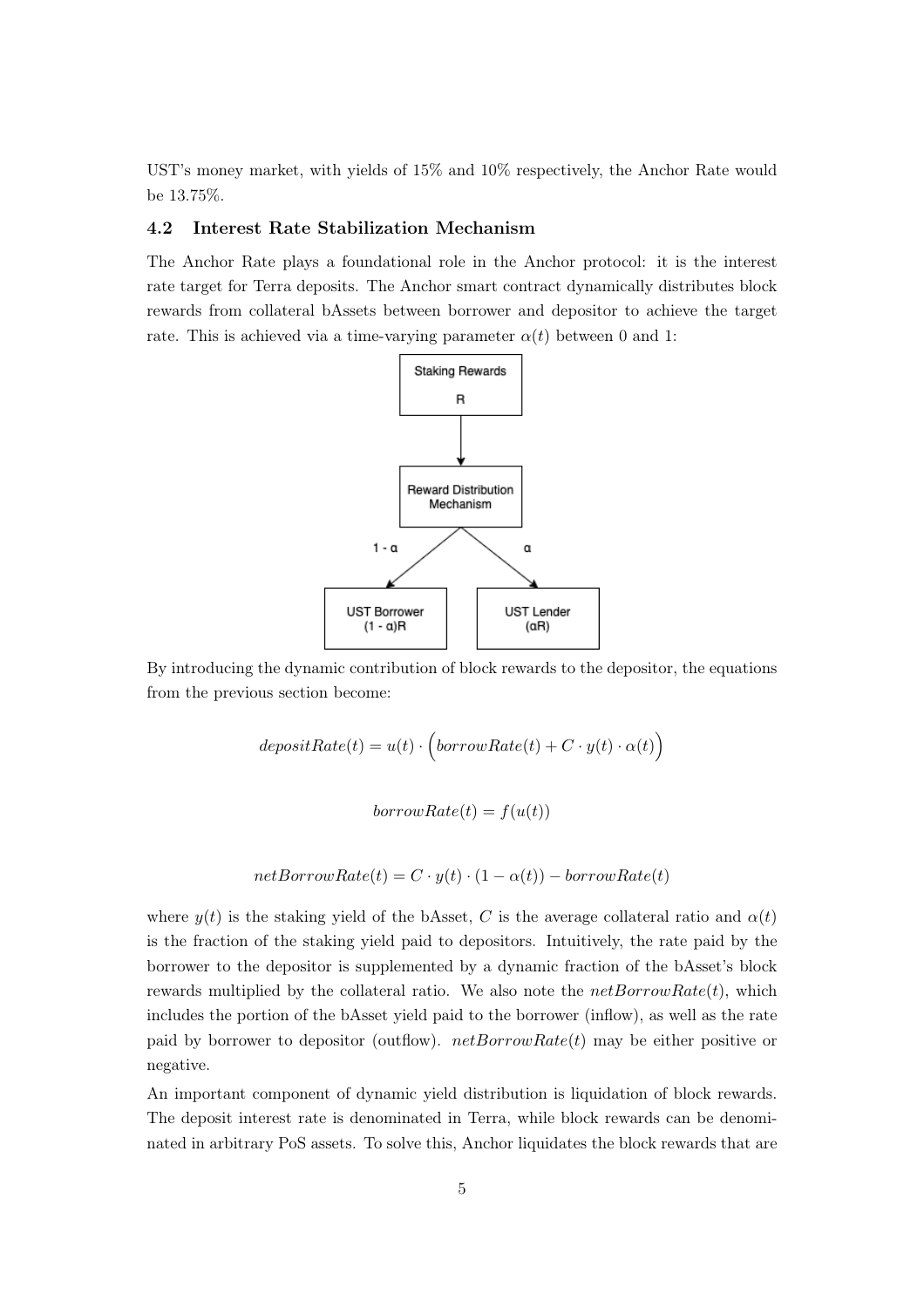directed to the depositor at regular intervals. This is done via the liquidation mechanism outlined in Section 5.

The key to the stabilization mechanism is the adjustment of  $\alpha(t)$  to maintain a deposit interest rate that is close to the Anchor Rate  $AR(t)$ . The calibration algorithm for  $\alpha(t)$ takes place in discrete time steps as follows:

$$
\alpha(t+1) = h\Bigg(\frac{AR(t)}{depositRate(t)}\Bigg)\cdot \alpha(t)
$$

where *h* is a continuous monotonically increasing concave function with a fixed point of  $1(h(1) = 1)$ , square root being a simple example.

For instance, continuing the earlier example where the Anchor Rate is 13.75%, assume that the deposit rate is  $10\%$  and  $\alpha(t)$  is 50%, i.e. 50% of the yield from bLuna and bAtom collateralizing Terra loans is paid to depositors. The deposit rate is undershooting the Anchor Rate, therefore a larger fraction of the collateral's yield needs to be paid to depositors. Using the square root for *h*,  $\alpha(t+1)$  would increase to roughly 59%, thereby increasing the deposit rate and closing the gap to the Anchor Rate. On the other hand, if the deposit rate was higher than the Anchor Rate, the value of  $\alpha(t+1)$  would decrease to achieve the opposite effect.

The key idea here is that the value of  $\alpha$  *increases* when the deposit rate lags the Anchor Rate to offer a boost using part of the block rewards, and *decreases* when the deposit rate exceeds the Anchor Rate to reduce contribution of the block rewards. The value of  $\alpha$  remains unchanged when the deposit rate equals the Anchor Rate. We note that there is a number of constraints in this calibration that are beyond the scope of this paper, such as the maximum change of  $a(t)$  in a given time step.

Why is this stabilization possible? In lieu of a formal argument, we note that in the trivial case where borrowers pay depositors only via block rewards, i.e. do not contribute additional interest, the deposit interest rate equation becomes

$$
depositRate(t) = C \cdot u(t) \cdot \alpha(t) \cdot AR(t)
$$

In this case it is sufficient for  $C \cdot u(t) \cdot \alpha(t)$  to be equal to 1 for the target rate to be achieved, which would be the case if e.g.  $C = 2$ ,  $u(t) = 0.5$  and  $\alpha(t) = 1$ . This will naturally not always be possible, in which case additional interest from the borrower will be necessary to meet the target.

### 5 Principal Protection

Anchor implements a liquidation protocol designed to guarantee the principal of depositors. Deposits are safe insofar as all debts against them remain over-collateralized. The function of the Anchor liquidation protocol is to maintain deposit safety by paying off debts that are at risk of violating collateral requirements. The Anchor liquidation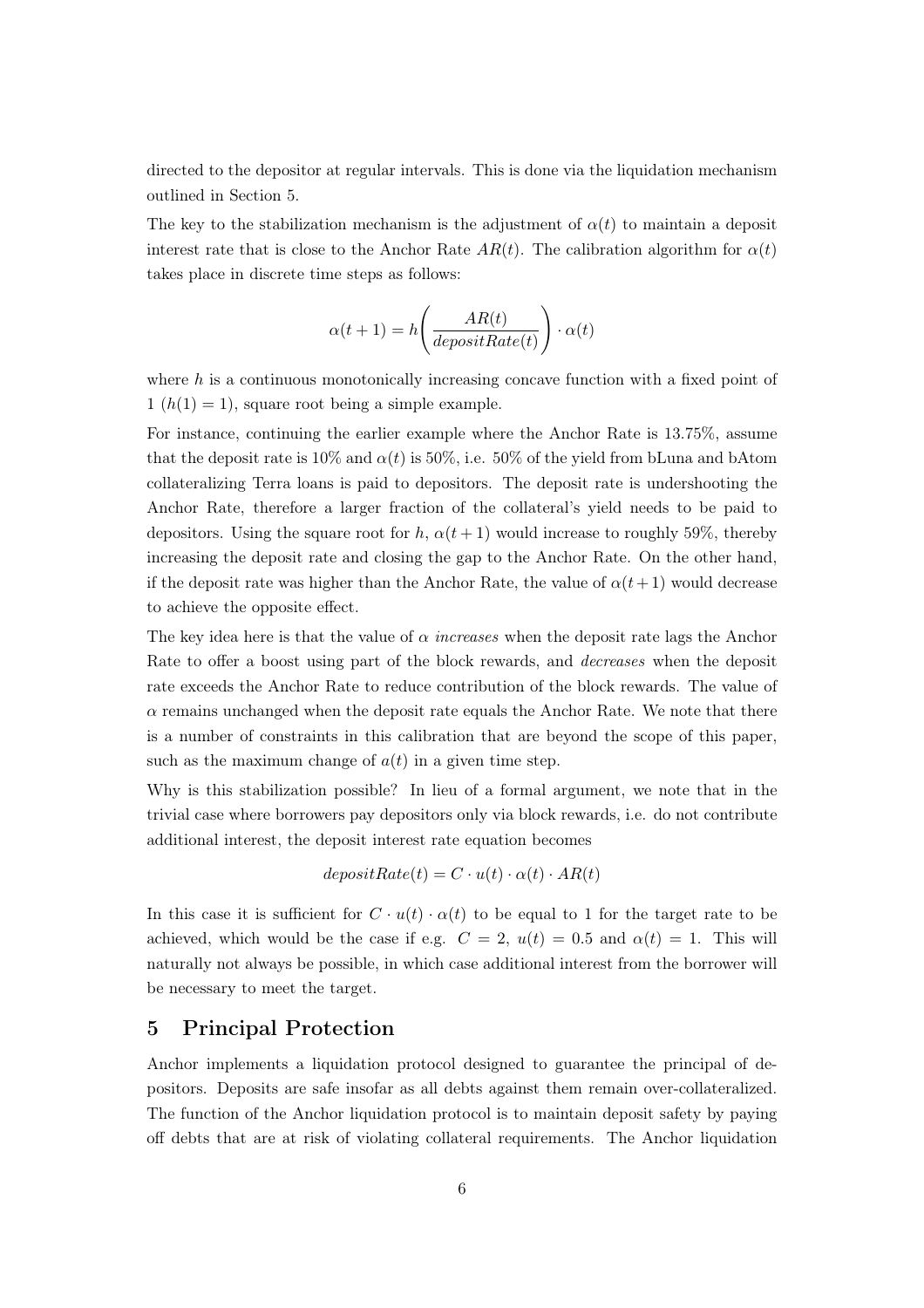protocol is outside the scope of this paper – we will be releasing a separate technical specification that covers the mechanism in depth. In what follows we offer a very brief overview.

To ensure that all Anchor loans are sufficiently collateralized, the liquidation protocol pays back "at risk" loans using "liquidation contracts". A liquidation contract undertakes the task of paying back debt in exchange for collateral plus a fee – the "liquidation fee". Liquidation contracts can be written by anyone, are aggregated in a pool and tapped "on demand" when a loan needs to be liquidated in ascending order of liquidation fee. In addition to the liquidation fee, contracts earn a passive premium charged to borrowers that is calibrated to ensure full coverage of outstanding loans.

The structure and incentives built into liquidation contracts enable them to provide higher robustness and solvency guarantees compared to a traditional "keeper" system. Keeper systems rely on arbitrageurs to finance liquidations on a discretionary basis, which can result in a liquidity crunch at times of high market volatility. This risk has materialized in practice in Maker's keeper system, resulting in huge losses for borrowers. Liquidation contracts, on the contrary, are fully collateralized and enforce a lengthy withdrawal period. Liquidation demand is therefore predictable and stable in the face of temporary shocks, thus protecting both depositors and borrowers.

# 6 Applications

Beyond the savings product, Anchor's money market can support more financial appilcations than the authors can envision. A few immediate applications that we see, starting with the savings product itself:

#### 6.1 Savings product

Given cryptoassets have high price volatility, they may not be the ideal choice for users who seek passive income with low price exposure. Anchor offers a solution with Terra stablecoin money markets. Users who deposit Terra stablecoins will get stablecoins in return, thereby avoiding the high volatility of most cryptoassets. Anchor's deposit interest rate stabilization mechanism offers additional protection from volatility by providing stable returns.

#### 6.2 Price and staking yield leverage

Users can leverage their positions by putting their assets as collateral to borrow stablecoins and buy more of the same asset. Users can similarly take advantage of low-rate periods by borrowing stablecoin cheap and purchasing bAssets whose yield exceeds their borrowing cost. Users who seek extra stablecoin liquidity can do so while paying little to no additional interest, given the deposit interest rate is subsidized by their assets' block rewards.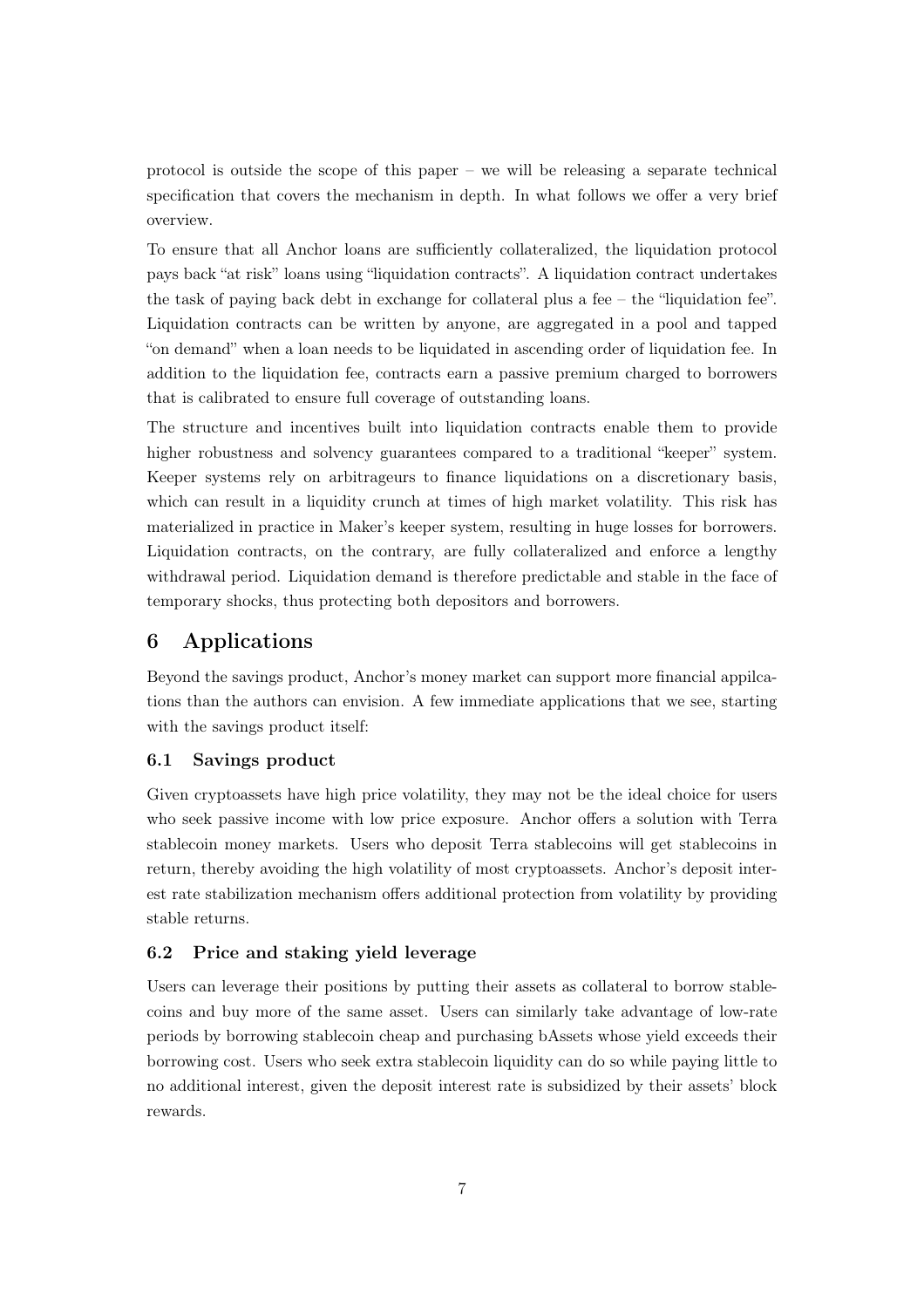#### 6.3 Liquidation contracts

If users are not interested in depositing or borrowing, they can participate in the Anchor liquidation pool which is a higher-risk, higher-return product that provides liquidation financing for Anchor debt positions. Liquidation contract writers can profit from passive premiums, as well as from liquidation fees earned on contract execution.

# 7 Conclusion

We have presented Anchor, a savings protocol on the Terra blockchain powered by a money market that is collateralized by tokenized stakes (bAssets). The protocol defines the Anchor Rate, derived from the yield of the market's highest-demand PoS assets, as the blockchain economy's interest rate benchmark. Anchor utilizes the block rewards of bAssets to offer depositors a stable return equal to the Anchor Rate. We believe that Anchor's simplicity and robustness make it a fitting answer to the search for a household savings product powered by cryptocurrency.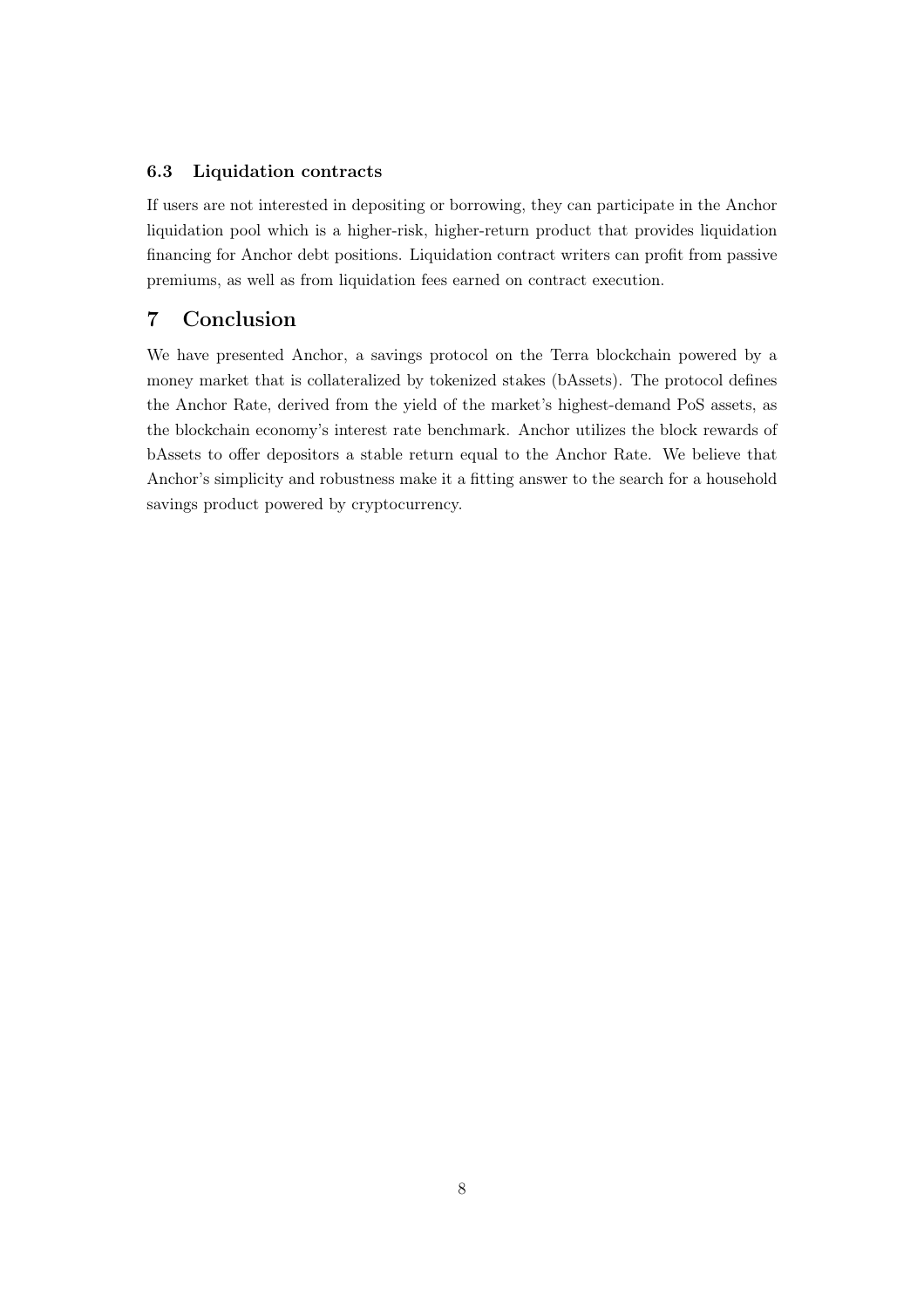# Appendix



Utilization ratio on stablecoin money markets on Compound is highly correlated with Ethereum price movements. The graph above shows Sai and USDC money market utilization ratios vs Ethereum price over the last 12 months.